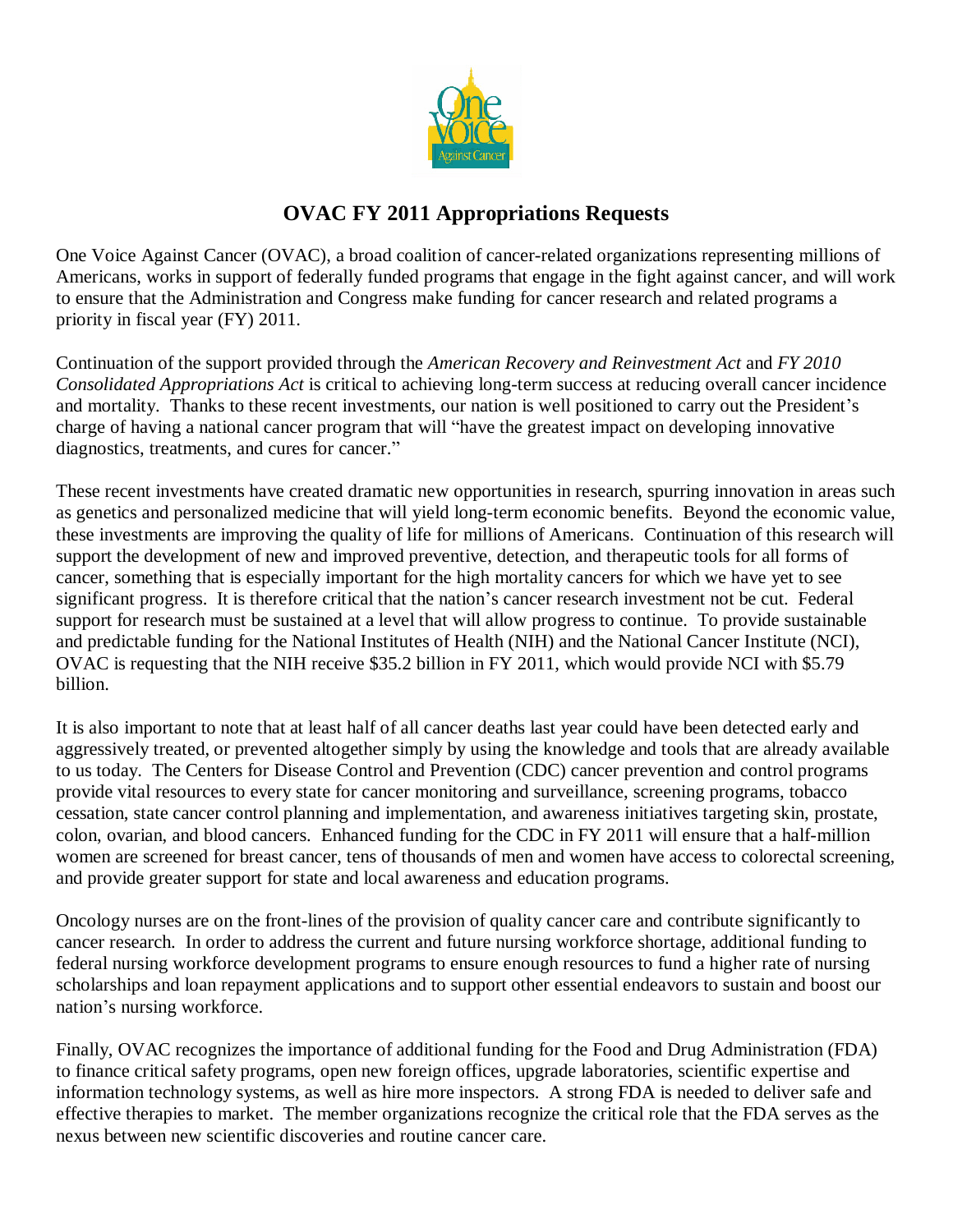For FY 2011, OVAC will urge the Administration and Congress to support the following funding recommendations:

**National Institutes of Health (NIH)** *\$35.2 billion (\$4.2 billion (13.5%) over FY 2010)*

**National Cancer Institute (NCI)** *\$5.79 billion (\$691 million (13.5%) over FY 2010)*

**National Center on Minority Health and Health Disparities (NCMHD)** *\$240 million (\$29 million (13.5%) over FY 2010)*

**Centers for Disease Control and Prevention, Division of Cancer Prevention and Control (CDC)** *\$601million (\$126 million (26%) over FY 2010)*

- **National Comprehensive Cancer Control Program:** *\$50 million (\$29 million over FY 2010)*
- **National Program of Cancer Registries:** *\$65 million (\$14 million over FY 2010)*
- **National Breast and Cervical Cancer Early Detection Program:** *\$255 million (\$40 million over FY 2010)*
- **Colorectal Cancer Screening, Education & Outreach Initiative:** *\$50 million (\$5 million over FY 2010)*
- **National Skin Cancer Prevention Education Program:** *\$5 million (\$3 million over FY 2010)*
- **Prostate Cancer Awareness Campaign:** *\$25 million (\$11 million over FY 2010)*
- **Ovarian Cancer Control Initiative:** *\$10 million (\$4 million over FY 2010)*
- **Geraldine Ferraro Blood Cancer Program:** *\$6 million (\$1.3 million over FY 2010)*
- **Gynecologic Cancer and Education and Awareness (Johanna's Law):** *\$10 million (\$3 million over FY 2010)*
- **Office of Smoking and Health:** *\$125 million (\$14 million over FY 2010)*

#### **Health Resources and Services Administration (HRSA)**

- **Patient Navigator Program:** *\$18.6 million*
- **Title VIII Nursing Programs:** *TBD*

### **Food and Drug Administration (FDA)** *\$2.857 billion (\$500 million (21%) over FY 2010)*

### **Department of Health and Human Services Office of the Secretary**

**Childhood Cancer Research and Awareness:** *\$30 million*